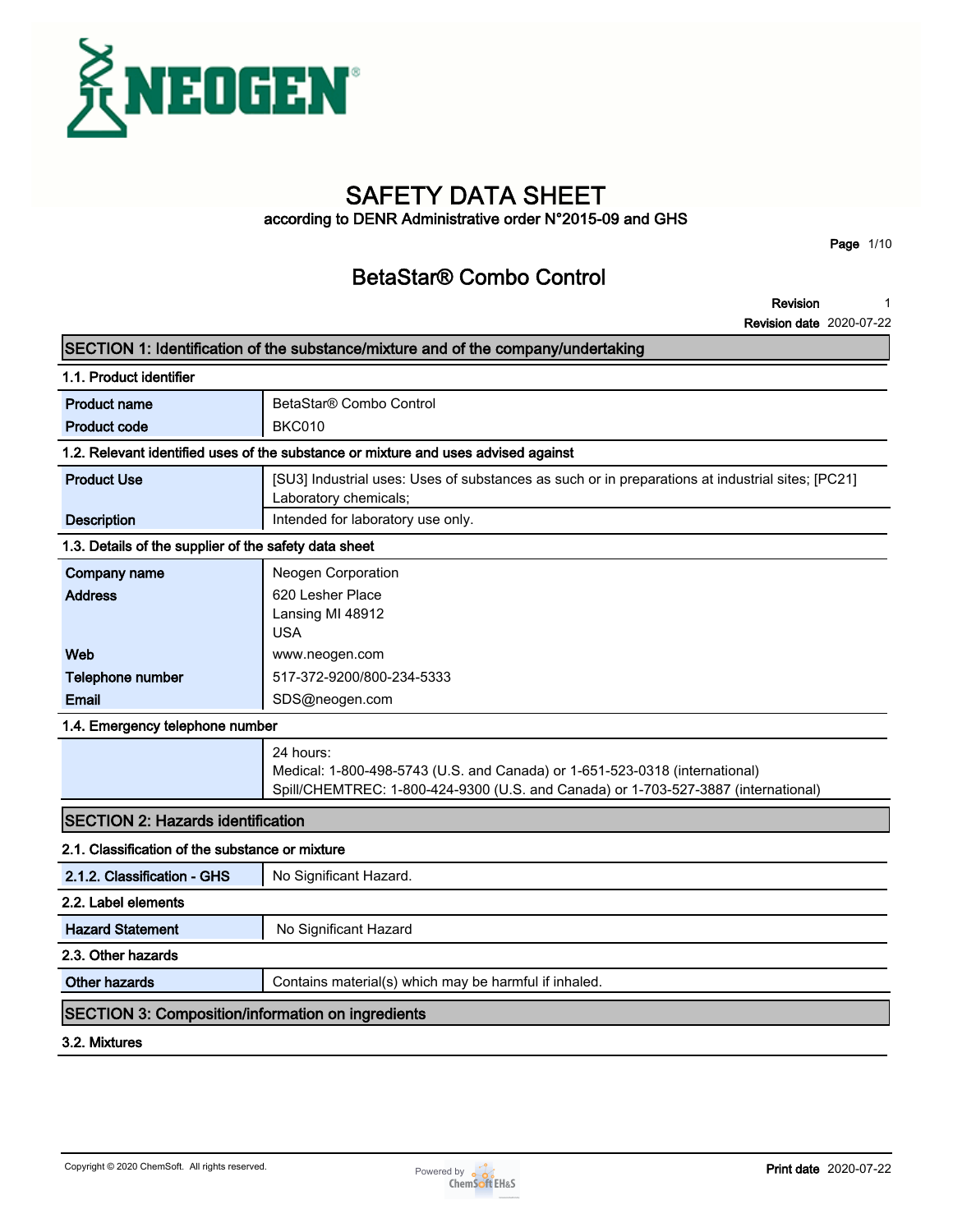#### **Revision 1**

| 3.2. Mixtures                                                                   |           |                                             |           |                                                                                  |                 |                                                                                                                                                                                                         |
|---------------------------------------------------------------------------------|-----------|---------------------------------------------|-----------|----------------------------------------------------------------------------------|-----------------|---------------------------------------------------------------------------------------------------------------------------------------------------------------------------------------------------------|
| EC 1272/2008                                                                    |           |                                             |           |                                                                                  |                 |                                                                                                                                                                                                         |
| <b>Chemical Name</b>                                                            | Index No. | CAS No.                                     | EC No.    | <b>REACH Registration</b><br>Number                                              | Conc.<br>(%w/w) | Classification                                                                                                                                                                                          |
| Dimethyl sulfoxide (DMSO)                                                       |           | 67-68-5                                     | 200-664-3 |                                                                                  |                 | 1 - 10% Flam. Liq. 4: H227; Skin Irrit.<br>2: H315; Eye Irrit. 2: H319;                                                                                                                                 |
| <b>Description</b>                                                              |           |                                             |           |                                                                                  |                 |                                                                                                                                                                                                         |
|                                                                                 |           |                                             |           | Concentrations listed are not product specifications.                            |                 |                                                                                                                                                                                                         |
| <b>Further information</b>                                                      |           |                                             |           |                                                                                  |                 |                                                                                                                                                                                                         |
|                                                                                 |           |                                             |           | Full text of Hazard Statements listed in this Section is provided in Section 16. |                 |                                                                                                                                                                                                         |
| <b>SECTION 4: First aid measures</b>                                            |           |                                             |           |                                                                                  |                 |                                                                                                                                                                                                         |
| 4.1. Description of first aid measures                                          |           |                                             |           |                                                                                  |                 |                                                                                                                                                                                                         |
| Inhalation                                                                      |           |                                             |           |                                                                                  |                 | Move the exposed person to fresh air. If breathing is difficult give oxygen. If breathing stops,                                                                                                        |
|                                                                                 |           |                                             |           |                                                                                  |                 | provide artificial respiration. Seek medical attention if irritation or symptoms persist.                                                                                                               |
| Eye contact                                                                     |           | if irritation or symptoms persist.          |           |                                                                                  |                 | Rinse immediately with plenty of water. Contact lenses should be removed. Seek medical attention                                                                                                        |
| <b>Skin contact</b>                                                             |           | symptoms persist.                           |           |                                                                                  |                 | Remove contaminated clothing. Wash with soap and water. Seek medical attention if irritation or                                                                                                         |
| Ingestion                                                                       |           |                                             |           |                                                                                  |                 | Do not induce vomiting unless told to do so by the poison control center or doctor. Rinse mouth<br>thoroughly. Never give anything by mouth to an unconscious person. Get medical advice/attention      |
|                                                                                 |           | if you feel unwell.                         |           |                                                                                  |                 |                                                                                                                                                                                                         |
| 4.2. Most important symptoms and effects, both acute and delayed                |           |                                             |           |                                                                                  |                 |                                                                                                                                                                                                         |
| Inhalation                                                                      |           | May cause irritation to respiratory system. |           |                                                                                  |                 |                                                                                                                                                                                                         |
| Eye contact                                                                     |           | May cause irritation to eyes.               |           |                                                                                  |                 |                                                                                                                                                                                                         |
| <b>Skin contact</b>                                                             |           | May cause irritation to skin.               |           |                                                                                  |                 |                                                                                                                                                                                                         |
| Ingestion                                                                       |           | Ingestion may cause nausea and vomiting.    |           |                                                                                  |                 |                                                                                                                                                                                                         |
| 4.3. Indication of any immediate medical attention and special treatment needed |           |                                             |           |                                                                                  |                 |                                                                                                                                                                                                         |
|                                                                                 |           |                                             |           | If medical advice is needed, have product container or label at hand.            |                 | Remove the affected person from the source of contamination immediately. Transfer to hospital if<br>there are burns or symptoms of poisoning. Seek medical attention if irritation or symptoms persist. |
| <b>SECTION 5: Firefighting measures</b>                                         |           |                                             |           |                                                                                  |                 |                                                                                                                                                                                                         |
| 5.1. Extinguishing media                                                        |           |                                             |           |                                                                                  |                 |                                                                                                                                                                                                         |
|                                                                                 |           |                                             |           | Use extinguishing media appropriate to the surrounding fire conditions.          |                 |                                                                                                                                                                                                         |
| 5.2. Special hazards arising from the substance or mixture                      |           |                                             |           |                                                                                  |                 |                                                                                                                                                                                                         |
|                                                                                 |           | course or sewage system.                    |           |                                                                                  |                 | Avoid formation of dust. Do not allow undiluted product to be released to ground water, water                                                                                                           |
| 5.3. Advice for firefighters                                                    |           |                                             |           |                                                                                  |                 |                                                                                                                                                                                                         |
|                                                                                 |           |                                             |           |                                                                                  |                 | Do not breathe dust or vapour. Wear suitable respiratory equipment when necessary.                                                                                                                      |
| <b>SECTION 6: Accidental release measures</b>                                   |           |                                             |           |                                                                                  |                 |                                                                                                                                                                                                         |
| 6.1. Personal precautions, protective equipment and emergency procedures        |           |                                             |           |                                                                                  |                 |                                                                                                                                                                                                         |
|                                                                                 |           |                                             |           |                                                                                  |                 | Avoid formation of dust. Use as appropriate: Protective equipment, Protective clothing. Ensure                                                                                                          |
|                                                                                 |           |                                             |           | adequate ventilation of the working area. Avoid prolonged or repeated exposure.  |                 |                                                                                                                                                                                                         |
|                                                                                 |           |                                             |           |                                                                                  |                 |                                                                                                                                                                                                         |

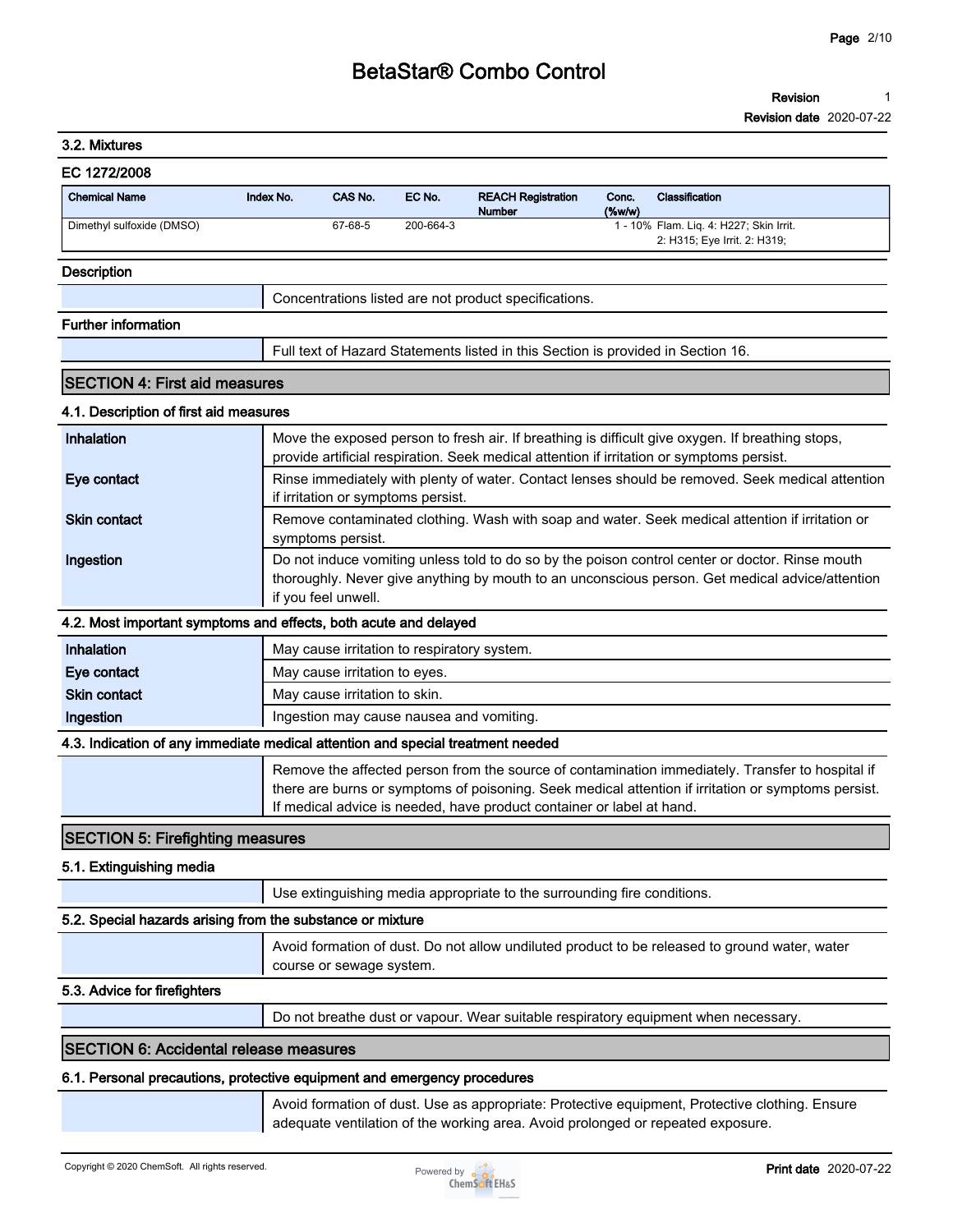|                                                                   | <b>Revision date</b> 2020-07-22                                                                                                                                                                                                                                                                                                                                                                                                                         |
|-------------------------------------------------------------------|---------------------------------------------------------------------------------------------------------------------------------------------------------------------------------------------------------------------------------------------------------------------------------------------------------------------------------------------------------------------------------------------------------------------------------------------------------|
| 6.2. Environmental precautions                                    |                                                                                                                                                                                                                                                                                                                                                                                                                                                         |
|                                                                   | Prevent further spillage if safe. Clean spillage area thoroughly with plenty of water. Do not flush<br>into surface water. Do not let product contaminate subsoil.                                                                                                                                                                                                                                                                                      |
| 6.3. Methods and material for containment and cleaning up         |                                                                                                                                                                                                                                                                                                                                                                                                                                                         |
|                                                                   | Avoid formation of dust. Clean spillage area thoroughly with plenty of water. Do not contaminate<br>water by cleaning of equipment or disposal of wastes.                                                                                                                                                                                                                                                                                               |
| 6.4. Reference to other sections                                  |                                                                                                                                                                                                                                                                                                                                                                                                                                                         |
|                                                                   | See Section(s) 2, 8, and 13 for further information.                                                                                                                                                                                                                                                                                                                                                                                                    |
| <b>SECTION 7: Handling and storage</b>                            |                                                                                                                                                                                                                                                                                                                                                                                                                                                         |
| 7.1. Precautions for safe handling                                |                                                                                                                                                                                                                                                                                                                                                                                                                                                         |
|                                                                   | Adopt best Manual Handling considerations when handling, carrying and dispensing. Avoid contact<br>with eyes. Do not eat, drink or smoke in areas where this product is used or stored. Ensure<br>adequate ventilation of the working area. Do not contaminate water by cleaning of equipment or<br>disposal of wastes. Use as appropriate: Protective clothing.<br>Read the entire label and follow all use directions, restrictions, and precautions. |
| 7.2. Conditions for safe storage, including any incompatibilities |                                                                                                                                                                                                                                                                                                                                                                                                                                                         |
|                                                                   | Store in correctly labelled containers. Keep container tightly closed. Do not contaminate water,<br>food, or feed by storage or disposal. Follow label instructions.                                                                                                                                                                                                                                                                                    |
| 7.3. Specific end use(s)                                          |                                                                                                                                                                                                                                                                                                                                                                                                                                                         |
|                                                                   | See Section(s) 1.2 for further information.                                                                                                                                                                                                                                                                                                                                                                                                             |
| <b>Further information</b>                                        |                                                                                                                                                                                                                                                                                                                                                                                                                                                         |
|                                                                   | Refer to product label and/or package insert for additional information.                                                                                                                                                                                                                                                                                                                                                                                |
| <b>SECTION 8: Exposure controls/personal protection</b>           |                                                                                                                                                                                                                                                                                                                                                                                                                                                         |
| 8.1. Control parameters                                           |                                                                                                                                                                                                                                                                                                                                                                                                                                                         |
|                                                                   | No occupational exposure limits known.                                                                                                                                                                                                                                                                                                                                                                                                                  |
| 8.2. Exposure controls                                            |                                                                                                                                                                                                                                                                                                                                                                                                                                                         |
|                                                                   |                                                                                                                                                                                                                                                                                                                                                                                                                                                         |
| 8.2.1. Appropriate engineering<br>controls                        | Ensure adequate ventilation of the working area.                                                                                                                                                                                                                                                                                                                                                                                                        |
| 8.2.2. Individual protection<br>measures                          | Use as appropriate: Protective equipment.                                                                                                                                                                                                                                                                                                                                                                                                               |
| Eye / face protection                                             | Use as appropriate: Suitable eye protection.                                                                                                                                                                                                                                                                                                                                                                                                            |

**Skin protection - Handprotection Use as appropriate: Chemical-resistant gloves made of any waterproof material. Wash the outside of gloves before removing them. Skin protection - Other Use as appropriate: Protective clothing. Respiratory protection In case of insufficient ventilation, wear suitable respiratory equipment. Occupational exposure controls Exposure above the recommended occupational exposure limit (OEL) may cause adverse health effects. Protect clothing from contact with the product. Provide chemical shower. Provide eye wash station.**

#### **Further information**

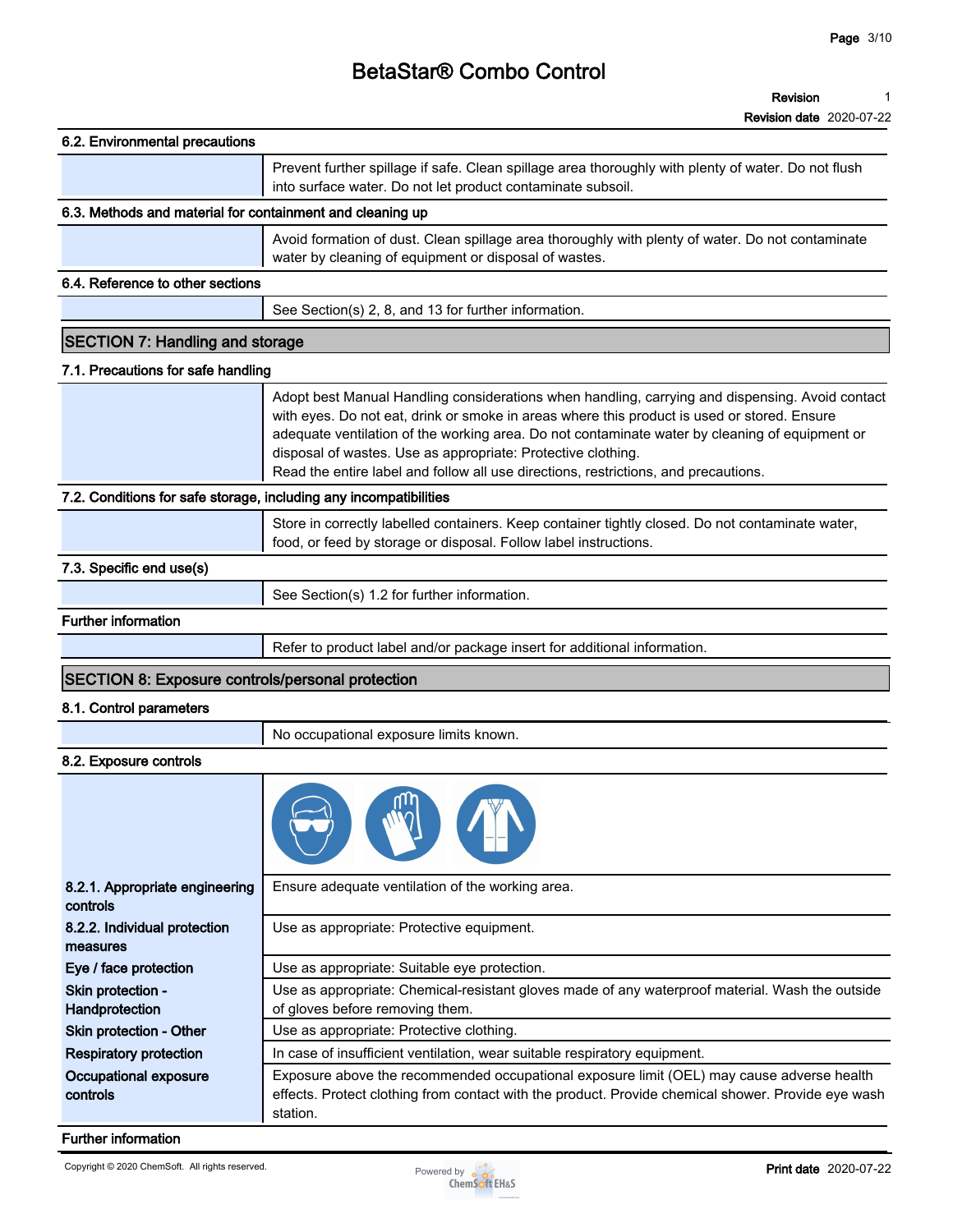**Revision 1**

**Revision date 2020-07-22**

| <b>Further information</b> |                                                                                                           |
|----------------------------|-----------------------------------------------------------------------------------------------------------|
|                            | Refer to product label for additional PPE requirements and recommendations. Follow label<br>instructions. |

## **SECTION 9: Physical and chemical properties**

### **9.1. Information on basic physical and chemical properties**

| Appearance Solid                               |                                           |
|------------------------------------------------|-------------------------------------------|
|                                                | Colour   White                            |
|                                                | Odour   Odourless/Slight                  |
|                                                | Odour threshold   No data available       |
|                                                | <b>pH</b> No data available               |
|                                                | Melting point   No data available         |
|                                                | <b>Freezing Point</b> No data available   |
|                                                | Initial boiling point   No data available |
|                                                | Flash point   No data available           |
|                                                | <b>Evaporation rate</b> No data available |
| Flammability (solid, gas) No data available    |                                           |
|                                                | Vapour pressure No data available         |
|                                                | Vapour density No data available          |
|                                                | Relative density   No data available      |
| <b>Partition coefficient</b> No data available |                                           |
| Autoignition temperature   No data available   |                                           |
|                                                | Viscosity   Not applicable.               |
| <b>Explosive properties</b> No data available  |                                           |
| Oxidising properties No data available         |                                           |
| Solubility                                     | Soluble in water                          |

#### **9.2. Other information**

| VOC (Volatile organic<br>compounds)         | No data available                                                                                                        |  |  |  |
|---------------------------------------------|--------------------------------------------------------------------------------------------------------------------------|--|--|--|
| <b>SECTION 10: Stability and reactivity</b> |                                                                                                                          |  |  |  |
| 10.1. Reactivity                            |                                                                                                                          |  |  |  |
|                                             | Stable under normal conditions.                                                                                          |  |  |  |
| 10.2. Chemical stability                    |                                                                                                                          |  |  |  |
|                                             | Stable under normal conditions.                                                                                          |  |  |  |
| 10.3. Possibility of hazardous reactions    |                                                                                                                          |  |  |  |
|                                             | Under the specified conditions, hazardous reactions that lead to excessive temperatures or<br>pressure are not expected. |  |  |  |
| 10.4. Conditions to avoid                   |                                                                                                                          |  |  |  |
|                                             | Keep away from extreme temperatures, Moisture.                                                                           |  |  |  |
| 10.5. Incompatible materials                |                                                                                                                          |  |  |  |
|                                             | No data available.                                                                                                       |  |  |  |
| 10.6. Hazardous decomposition products      |                                                                                                                          |  |  |  |
|                                             | Carbon oxides.                                                                                                           |  |  |  |

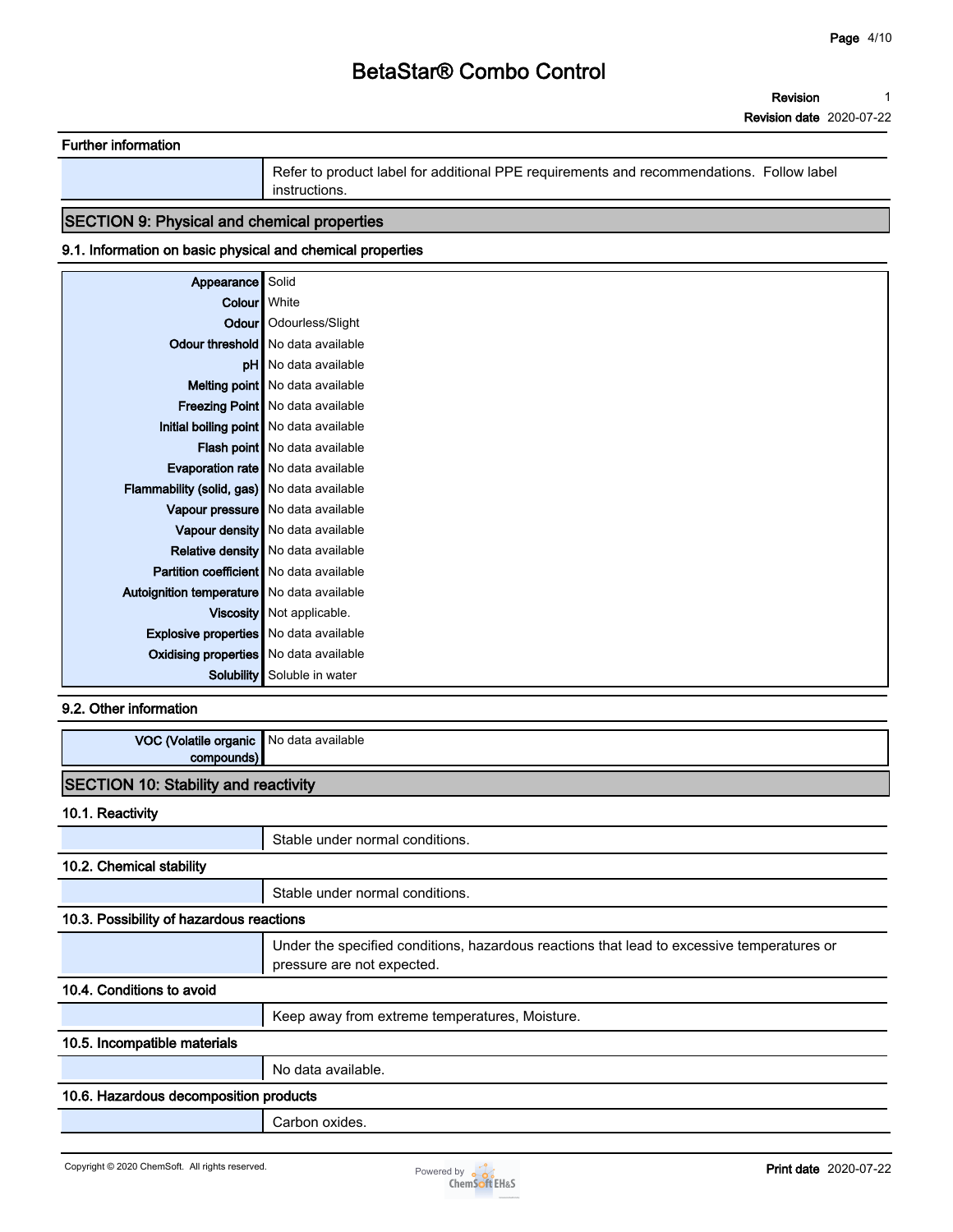**Revision 1**

**Revision date 2020-07-22**

## **SECTION 11: Toxicological information**

#### **11.1. Information on toxicological effects**

| Based on available data, the classification criteria are not met.<br>May cause irritation to skin.<br>May cause irritation to eyes.<br>May cause allergic reactions in susceptible people.<br>No mutagenic effects reported.<br>No components at >0,01% are listed in the American Conference of Governmental Industrial<br>Carcinogenicity<br>Hygienists (ACGIH) Guide to Occupational Exposure Values.<br>No components at >0.01% are listed in the International Agency for Research on Cancer (IARC)<br>Monographs.<br>No components at >0,01% are listed in the National Toxicology Program (NTP) Report on<br>Carcinogens.<br>US State Regulations:<br>New Jersey Right-to-Know Hazardous Substances List:<br>This material contains no listed components.<br>Pennsylvania Right-to-Know Hazardous Substance List:<br>This material contains no listed components.<br>Massachusetts Right-to-Know Toxic or Hazardous Substances List:<br>This material contains no listed components.<br>No teratogenic effects reported.<br>May cause allergy or asthma symptoms or breathing difficulties if inhaled.<br>No Significant Hazard.<br>No Significant Hazard.<br>Repeated or prolonged<br>Avoid prolonged or repeated exposure. Delayed appearance of the complaints and development of<br>hypersensitivity (difficult breathing, coughing, asthma) are possible.<br>exposure<br>11.1.2. Mixtures<br>See Section(s) 3 for further information.<br>11.1.3. Hazard Information<br>See Section(s) 2 and 3 for further information.<br>11.1.4. Toxicological Information<br>No data available<br>See Section(s) 2 and 14 for further information.<br>Based on the Globally Harmonised System (GHS) considerations for the classification of mixtures.<br>See Section 15 for regulatory citations.<br>11.1.7. Information on likely routes of exposure<br>Eye contact. Skin contact. Inhalation. Ingestion.<br>11.1.8. Symptoms related to the physical, chemical and toxicological characteristics<br>See Section(s) 4.2 for further information. |                                      |                                                                                                    |
|---------------------------------------------------------------------------------------------------------------------------------------------------------------------------------------------------------------------------------------------------------------------------------------------------------------------------------------------------------------------------------------------------------------------------------------------------------------------------------------------------------------------------------------------------------------------------------------------------------------------------------------------------------------------------------------------------------------------------------------------------------------------------------------------------------------------------------------------------------------------------------------------------------------------------------------------------------------------------------------------------------------------------------------------------------------------------------------------------------------------------------------------------------------------------------------------------------------------------------------------------------------------------------------------------------------------------------------------------------------------------------------------------------------------------------------------------------------------------------------------------------------------------------------------------------------------------------------------------------------------------------------------------------------------------------------------------------------------------------------------------------------------------------------------------------------------------------------------------------------------------------------------------------------------------------------------------------------------------------------------------------------------------------------------------|--------------------------------------|----------------------------------------------------------------------------------------------------|
|                                                                                                                                                                                                                                                                                                                                                                                                                                                                                                                                                                                                                                                                                                                                                                                                                                                                                                                                                                                                                                                                                                                                                                                                                                                                                                                                                                                                                                                                                                                                                                                                                                                                                                                                                                                                                                                                                                                                                                                                                                                   | Acute toxicity                       |                                                                                                    |
|                                                                                                                                                                                                                                                                                                                                                                                                                                                                                                                                                                                                                                                                                                                                                                                                                                                                                                                                                                                                                                                                                                                                                                                                                                                                                                                                                                                                                                                                                                                                                                                                                                                                                                                                                                                                                                                                                                                                                                                                                                                   | Skin corrosion/irritation            |                                                                                                    |
|                                                                                                                                                                                                                                                                                                                                                                                                                                                                                                                                                                                                                                                                                                                                                                                                                                                                                                                                                                                                                                                                                                                                                                                                                                                                                                                                                                                                                                                                                                                                                                                                                                                                                                                                                                                                                                                                                                                                                                                                                                                   | Serious eye damage/irritation        |                                                                                                    |
|                                                                                                                                                                                                                                                                                                                                                                                                                                                                                                                                                                                                                                                                                                                                                                                                                                                                                                                                                                                                                                                                                                                                                                                                                                                                                                                                                                                                                                                                                                                                                                                                                                                                                                                                                                                                                                                                                                                                                                                                                                                   | Respiratory or skin<br>sensitisation |                                                                                                    |
|                                                                                                                                                                                                                                                                                                                                                                                                                                                                                                                                                                                                                                                                                                                                                                                                                                                                                                                                                                                                                                                                                                                                                                                                                                                                                                                                                                                                                                                                                                                                                                                                                                                                                                                                                                                                                                                                                                                                                                                                                                                   | Germ cell mutagenicity               |                                                                                                    |
|                                                                                                                                                                                                                                                                                                                                                                                                                                                                                                                                                                                                                                                                                                                                                                                                                                                                                                                                                                                                                                                                                                                                                                                                                                                                                                                                                                                                                                                                                                                                                                                                                                                                                                                                                                                                                                                                                                                                                                                                                                                   |                                      |                                                                                                    |
|                                                                                                                                                                                                                                                                                                                                                                                                                                                                                                                                                                                                                                                                                                                                                                                                                                                                                                                                                                                                                                                                                                                                                                                                                                                                                                                                                                                                                                                                                                                                                                                                                                                                                                                                                                                                                                                                                                                                                                                                                                                   |                                      |                                                                                                    |
|                                                                                                                                                                                                                                                                                                                                                                                                                                                                                                                                                                                                                                                                                                                                                                                                                                                                                                                                                                                                                                                                                                                                                                                                                                                                                                                                                                                                                                                                                                                                                                                                                                                                                                                                                                                                                                                                                                                                                                                                                                                   |                                      |                                                                                                    |
|                                                                                                                                                                                                                                                                                                                                                                                                                                                                                                                                                                                                                                                                                                                                                                                                                                                                                                                                                                                                                                                                                                                                                                                                                                                                                                                                                                                                                                                                                                                                                                                                                                                                                                                                                                                                                                                                                                                                                                                                                                                   |                                      |                                                                                                    |
|                                                                                                                                                                                                                                                                                                                                                                                                                                                                                                                                                                                                                                                                                                                                                                                                                                                                                                                                                                                                                                                                                                                                                                                                                                                                                                                                                                                                                                                                                                                                                                                                                                                                                                                                                                                                                                                                                                                                                                                                                                                   |                                      |                                                                                                    |
|                                                                                                                                                                                                                                                                                                                                                                                                                                                                                                                                                                                                                                                                                                                                                                                                                                                                                                                                                                                                                                                                                                                                                                                                                                                                                                                                                                                                                                                                                                                                                                                                                                                                                                                                                                                                                                                                                                                                                                                                                                                   |                                      |                                                                                                    |
|                                                                                                                                                                                                                                                                                                                                                                                                                                                                                                                                                                                                                                                                                                                                                                                                                                                                                                                                                                                                                                                                                                                                                                                                                                                                                                                                                                                                                                                                                                                                                                                                                                                                                                                                                                                                                                                                                                                                                                                                                                                   |                                      |                                                                                                    |
|                                                                                                                                                                                                                                                                                                                                                                                                                                                                                                                                                                                                                                                                                                                                                                                                                                                                                                                                                                                                                                                                                                                                                                                                                                                                                                                                                                                                                                                                                                                                                                                                                                                                                                                                                                                                                                                                                                                                                                                                                                                   |                                      |                                                                                                    |
|                                                                                                                                                                                                                                                                                                                                                                                                                                                                                                                                                                                                                                                                                                                                                                                                                                                                                                                                                                                                                                                                                                                                                                                                                                                                                                                                                                                                                                                                                                                                                                                                                                                                                                                                                                                                                                                                                                                                                                                                                                                   |                                      |                                                                                                    |
|                                                                                                                                                                                                                                                                                                                                                                                                                                                                                                                                                                                                                                                                                                                                                                                                                                                                                                                                                                                                                                                                                                                                                                                                                                                                                                                                                                                                                                                                                                                                                                                                                                                                                                                                                                                                                                                                                                                                                                                                                                                   |                                      |                                                                                                    |
|                                                                                                                                                                                                                                                                                                                                                                                                                                                                                                                                                                                                                                                                                                                                                                                                                                                                                                                                                                                                                                                                                                                                                                                                                                                                                                                                                                                                                                                                                                                                                                                                                                                                                                                                                                                                                                                                                                                                                                                                                                                   |                                      |                                                                                                    |
|                                                                                                                                                                                                                                                                                                                                                                                                                                                                                                                                                                                                                                                                                                                                                                                                                                                                                                                                                                                                                                                                                                                                                                                                                                                                                                                                                                                                                                                                                                                                                                                                                                                                                                                                                                                                                                                                                                                                                                                                                                                   |                                      |                                                                                                    |
|                                                                                                                                                                                                                                                                                                                                                                                                                                                                                                                                                                                                                                                                                                                                                                                                                                                                                                                                                                                                                                                                                                                                                                                                                                                                                                                                                                                                                                                                                                                                                                                                                                                                                                                                                                                                                                                                                                                                                                                                                                                   |                                      |                                                                                                    |
|                                                                                                                                                                                                                                                                                                                                                                                                                                                                                                                                                                                                                                                                                                                                                                                                                                                                                                                                                                                                                                                                                                                                                                                                                                                                                                                                                                                                                                                                                                                                                                                                                                                                                                                                                                                                                                                                                                                                                                                                                                                   | <b>Reproductive toxicity</b>         |                                                                                                    |
|                                                                                                                                                                                                                                                                                                                                                                                                                                                                                                                                                                                                                                                                                                                                                                                                                                                                                                                                                                                                                                                                                                                                                                                                                                                                                                                                                                                                                                                                                                                                                                                                                                                                                                                                                                                                                                                                                                                                                                                                                                                   | STOT-single exposure                 |                                                                                                    |
|                                                                                                                                                                                                                                                                                                                                                                                                                                                                                                                                                                                                                                                                                                                                                                                                                                                                                                                                                                                                                                                                                                                                                                                                                                                                                                                                                                                                                                                                                                                                                                                                                                                                                                                                                                                                                                                                                                                                                                                                                                                   | STOT-repeated exposure               |                                                                                                    |
|                                                                                                                                                                                                                                                                                                                                                                                                                                                                                                                                                                                                                                                                                                                                                                                                                                                                                                                                                                                                                                                                                                                                                                                                                                                                                                                                                                                                                                                                                                                                                                                                                                                                                                                                                                                                                                                                                                                                                                                                                                                   | <b>Aspiration hazard</b>             |                                                                                                    |
|                                                                                                                                                                                                                                                                                                                                                                                                                                                                                                                                                                                                                                                                                                                                                                                                                                                                                                                                                                                                                                                                                                                                                                                                                                                                                                                                                                                                                                                                                                                                                                                                                                                                                                                                                                                                                                                                                                                                                                                                                                                   |                                      |                                                                                                    |
|                                                                                                                                                                                                                                                                                                                                                                                                                                                                                                                                                                                                                                                                                                                                                                                                                                                                                                                                                                                                                                                                                                                                                                                                                                                                                                                                                                                                                                                                                                                                                                                                                                                                                                                                                                                                                                                                                                                                                                                                                                                   |                                      |                                                                                                    |
|                                                                                                                                                                                                                                                                                                                                                                                                                                                                                                                                                                                                                                                                                                                                                                                                                                                                                                                                                                                                                                                                                                                                                                                                                                                                                                                                                                                                                                                                                                                                                                                                                                                                                                                                                                                                                                                                                                                                                                                                                                                   |                                      |                                                                                                    |
|                                                                                                                                                                                                                                                                                                                                                                                                                                                                                                                                                                                                                                                                                                                                                                                                                                                                                                                                                                                                                                                                                                                                                                                                                                                                                                                                                                                                                                                                                                                                                                                                                                                                                                                                                                                                                                                                                                                                                                                                                                                   |                                      |                                                                                                    |
|                                                                                                                                                                                                                                                                                                                                                                                                                                                                                                                                                                                                                                                                                                                                                                                                                                                                                                                                                                                                                                                                                                                                                                                                                                                                                                                                                                                                                                                                                                                                                                                                                                                                                                                                                                                                                                                                                                                                                                                                                                                   |                                      |                                                                                                    |
|                                                                                                                                                                                                                                                                                                                                                                                                                                                                                                                                                                                                                                                                                                                                                                                                                                                                                                                                                                                                                                                                                                                                                                                                                                                                                                                                                                                                                                                                                                                                                                                                                                                                                                                                                                                                                                                                                                                                                                                                                                                   |                                      |                                                                                                    |
|                                                                                                                                                                                                                                                                                                                                                                                                                                                                                                                                                                                                                                                                                                                                                                                                                                                                                                                                                                                                                                                                                                                                                                                                                                                                                                                                                                                                                                                                                                                                                                                                                                                                                                                                                                                                                                                                                                                                                                                                                                                   |                                      |                                                                                                    |
|                                                                                                                                                                                                                                                                                                                                                                                                                                                                                                                                                                                                                                                                                                                                                                                                                                                                                                                                                                                                                                                                                                                                                                                                                                                                                                                                                                                                                                                                                                                                                                                                                                                                                                                                                                                                                                                                                                                                                                                                                                                   |                                      |                                                                                                    |
|                                                                                                                                                                                                                                                                                                                                                                                                                                                                                                                                                                                                                                                                                                                                                                                                                                                                                                                                                                                                                                                                                                                                                                                                                                                                                                                                                                                                                                                                                                                                                                                                                                                                                                                                                                                                                                                                                                                                                                                                                                                   | 11.1.5. Hazard Class                 |                                                                                                    |
|                                                                                                                                                                                                                                                                                                                                                                                                                                                                                                                                                                                                                                                                                                                                                                                                                                                                                                                                                                                                                                                                                                                                                                                                                                                                                                                                                                                                                                                                                                                                                                                                                                                                                                                                                                                                                                                                                                                                                                                                                                                   |                                      |                                                                                                    |
|                                                                                                                                                                                                                                                                                                                                                                                                                                                                                                                                                                                                                                                                                                                                                                                                                                                                                                                                                                                                                                                                                                                                                                                                                                                                                                                                                                                                                                                                                                                                                                                                                                                                                                                                                                                                                                                                                                                                                                                                                                                   | 11.1.6. Classification Criteria      |                                                                                                    |
|                                                                                                                                                                                                                                                                                                                                                                                                                                                                                                                                                                                                                                                                                                                                                                                                                                                                                                                                                                                                                                                                                                                                                                                                                                                                                                                                                                                                                                                                                                                                                                                                                                                                                                                                                                                                                                                                                                                                                                                                                                                   |                                      |                                                                                                    |
|                                                                                                                                                                                                                                                                                                                                                                                                                                                                                                                                                                                                                                                                                                                                                                                                                                                                                                                                                                                                                                                                                                                                                                                                                                                                                                                                                                                                                                                                                                                                                                                                                                                                                                                                                                                                                                                                                                                                                                                                                                                   |                                      |                                                                                                    |
|                                                                                                                                                                                                                                                                                                                                                                                                                                                                                                                                                                                                                                                                                                                                                                                                                                                                                                                                                                                                                                                                                                                                                                                                                                                                                                                                                                                                                                                                                                                                                                                                                                                                                                                                                                                                                                                                                                                                                                                                                                                   |                                      |                                                                                                    |
|                                                                                                                                                                                                                                                                                                                                                                                                                                                                                                                                                                                                                                                                                                                                                                                                                                                                                                                                                                                                                                                                                                                                                                                                                                                                                                                                                                                                                                                                                                                                                                                                                                                                                                                                                                                                                                                                                                                                                                                                                                                   |                                      |                                                                                                    |
|                                                                                                                                                                                                                                                                                                                                                                                                                                                                                                                                                                                                                                                                                                                                                                                                                                                                                                                                                                                                                                                                                                                                                                                                                                                                                                                                                                                                                                                                                                                                                                                                                                                                                                                                                                                                                                                                                                                                                                                                                                                   |                                      |                                                                                                    |
|                                                                                                                                                                                                                                                                                                                                                                                                                                                                                                                                                                                                                                                                                                                                                                                                                                                                                                                                                                                                                                                                                                                                                                                                                                                                                                                                                                                                                                                                                                                                                                                                                                                                                                                                                                                                                                                                                                                                                                                                                                                   |                                      |                                                                                                    |
|                                                                                                                                                                                                                                                                                                                                                                                                                                                                                                                                                                                                                                                                                                                                                                                                                                                                                                                                                                                                                                                                                                                                                                                                                                                                                                                                                                                                                                                                                                                                                                                                                                                                                                                                                                                                                                                                                                                                                                                                                                                   |                                      | 11.1.9. Delayed and immediate effects as well as chronic effects from short and long-term exposure |

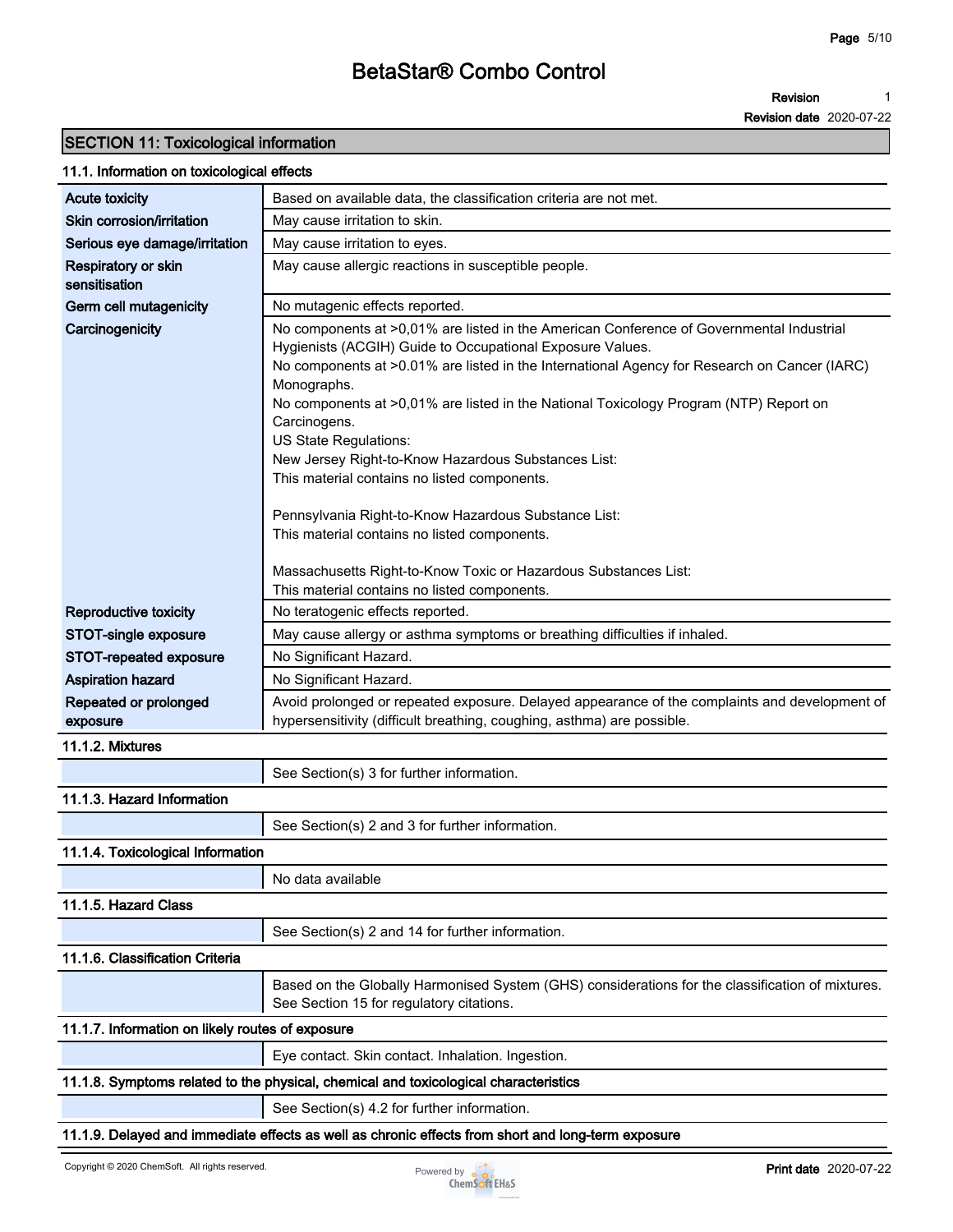**Revision 1**

|                                               | 11.1.9. Delayed and immediate effects as well as chronic effects from short and long-term exposure                                                                                                                                                                   |
|-----------------------------------------------|----------------------------------------------------------------------------------------------------------------------------------------------------------------------------------------------------------------------------------------------------------------------|
|                                               | See Section(s) 4.2 for further information.                                                                                                                                                                                                                          |
| 11.1.10. Interactive effects                  |                                                                                                                                                                                                                                                                      |
|                                               | No data available.                                                                                                                                                                                                                                                   |
| 11.1.11. Absence of specific data             |                                                                                                                                                                                                                                                                      |
|                                               | <1% of this mixture consists of ingredients of unknown acute toxicity.                                                                                                                                                                                               |
| 11.1.12. Mixture versus substance information |                                                                                                                                                                                                                                                                      |
|                                               | See Section(s) 3 for further information.                                                                                                                                                                                                                            |
| 11.1.13. Other information                    |                                                                                                                                                                                                                                                                      |
|                                               | No data available.                                                                                                                                                                                                                                                   |
| <b>SECTION 12: Ecological information</b>     |                                                                                                                                                                                                                                                                      |
| 12.1. Toxicity                                |                                                                                                                                                                                                                                                                      |
|                                               | No data available                                                                                                                                                                                                                                                    |
| 12.2. Persistence and degradability           |                                                                                                                                                                                                                                                                      |
|                                               | No data is available on this product.                                                                                                                                                                                                                                |
| 12.3. Bioaccumulative potential               |                                                                                                                                                                                                                                                                      |
|                                               |                                                                                                                                                                                                                                                                      |
|                                               | No data is available on this product.                                                                                                                                                                                                                                |
| <b>Partition coefficient</b>                  |                                                                                                                                                                                                                                                                      |
|                                               | BetaStar® Combo Control No data available                                                                                                                                                                                                                            |
| 12.4. Mobility in soil                        |                                                                                                                                                                                                                                                                      |
|                                               | No data is available on this product.                                                                                                                                                                                                                                |
| 12.5. Results of PBT and vPvB assessment      |                                                                                                                                                                                                                                                                      |
|                                               | No data is available on this product.                                                                                                                                                                                                                                |
| 12.6. Other adverse effects                   |                                                                                                                                                                                                                                                                      |
|                                               | Specific test data for the substance or mixture is not available.                                                                                                                                                                                                    |
| <b>Further information</b>                    |                                                                                                                                                                                                                                                                      |
|                                               | Keep out of lakes, ponds, or streams.                                                                                                                                                                                                                                |
|                                               |                                                                                                                                                                                                                                                                      |
| <b>SECTION 13: Disposal considerations</b>    |                                                                                                                                                                                                                                                                      |
| 13.1. Waste treatment methods                 |                                                                                                                                                                                                                                                                      |
|                                               | Dispose of in compliance with all local and national regulations. Follow label instructions.                                                                                                                                                                         |
| <b>Disposal methods</b>                       |                                                                                                                                                                                                                                                                      |
|                                               | Do not contaminate water by cleaning of equipment or disposal of wastes. Do not flush into surface<br>water. Dispose of in compliance with all local and national regulations.                                                                                       |
| Disposal of packaging                         |                                                                                                                                                                                                                                                                      |
|                                               | Nonrefillable container. Do not reuse or refill this container.<br>If empty: Do not reuse this container. Place in trash or offer for recycling, if available.<br>If partly filled: Call your local solid waste agency for disposal instructions. Never place unused |

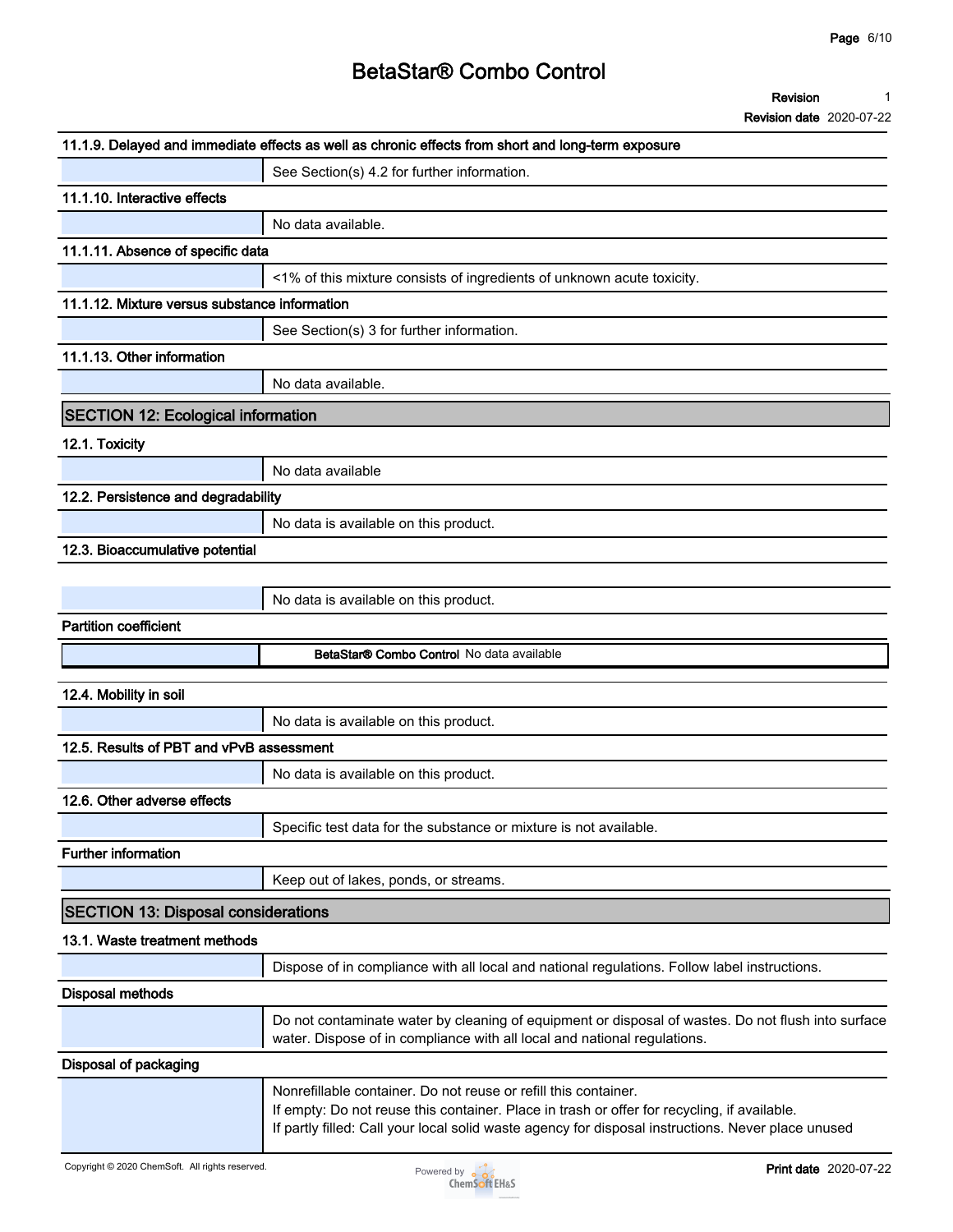**Revision 1**

**Revision date 2020-07-22**

| Disposal of packaging                     |                                                                                                      |
|-------------------------------------------|------------------------------------------------------------------------------------------------------|
|                                           | product down any indoor or outdoor drain.                                                            |
| <b>Further information</b>                |                                                                                                      |
|                                           | Refer to product label and/or package insert for additional information. Follow label instructions.  |
| <b>SECTION 14: Transport information</b>  |                                                                                                      |
| 14.1. UN number                           |                                                                                                      |
|                                           | The product is not classified as dangerous for carriage.                                             |
| 14.2. UN proper shipping name             |                                                                                                      |
|                                           | The product is not classified as dangerous for carriage.                                             |
| 14.3. Transport hazard class(es)          |                                                                                                      |
|                                           | The product is not classified as dangerous for carriage.                                             |
| 14.4. Packing group                       |                                                                                                      |
|                                           | The product is not classified as dangerous for carriage.                                             |
| 14.5. Environmental hazards               |                                                                                                      |
|                                           | The product is not classified as dangerous for carriage.                                             |
| 14.6. Special precautions for user        |                                                                                                      |
|                                           | The product is not classified as dangerous for carriage.                                             |
|                                           | 14.7. Transport in bulk according to Annex II of MARPOL 73/78 and the IBC Code                       |
|                                           | The product is not classified as dangerous for carriage.                                             |
| <b>SECTION 15: Regulatory information</b> |                                                                                                      |
|                                           | 15.1. Safety, health and environmental regulations/legislation specific for the substance or mixture |

|                           | 10.1. Salety, Health and environmental regulations/legislation specific for the substance of mixture |
|---------------------------|------------------------------------------------------------------------------------------------------|
| <b>Regulations</b>        | According to DENR Administrative order N°2015-09 and GHS.                                            |
| Chemical                  | --International--.                                                                                   |
| Inventories/Right-to-Know | Basel Convention (Hazardous Waste): Not applicable.                                                  |
| Lists:                    | Chemical Weapons Convention (OPCW): This product contains no hazardous substances at or              |
|                           | above published reporting levels.                                                                    |
|                           | Kyoto Protocol Greenhouse Gases: This product contains no hazardous substances at or above           |
|                           | published reporting levels.                                                                          |
|                           | Mercosur Agreement: Applicable.                                                                      |
|                           | Montreal Protocol: This product contains no hazardous substances at or above published               |
|                           | reporting levels.                                                                                    |
|                           | The Rotterdam Convention: This product contains no hazardous substances at or above                  |
|                           | published reporting levels.                                                                          |
|                           | The Stockholm Convention: This product contains no hazardous substances at or above                  |
|                           | published reporting levels.                                                                          |
|                           |                                                                                                      |
|                           | --Asia and the ASEAN Nations--.                                                                      |
|                           | Catalog of Hazardous Chemicals (China): This product contains no hazardous substances at or          |
|                           | above published reporting levels.                                                                    |
|                           | Regulation of Minister of Trade of the Republic of Indonesia, Number 75, Year 2014, regarding The    |
|                           | Second Amendment of Minister of Trade, Number 44, Year 2009, Regarding Provision,                    |
|                           | Distribution, and Control of Hazardous Substances: This product contains no hazardous                |



**Air Pollution Control Law (Japan): This product contains no hazardous substances at or above** 

**substances at or above published reporting levels.**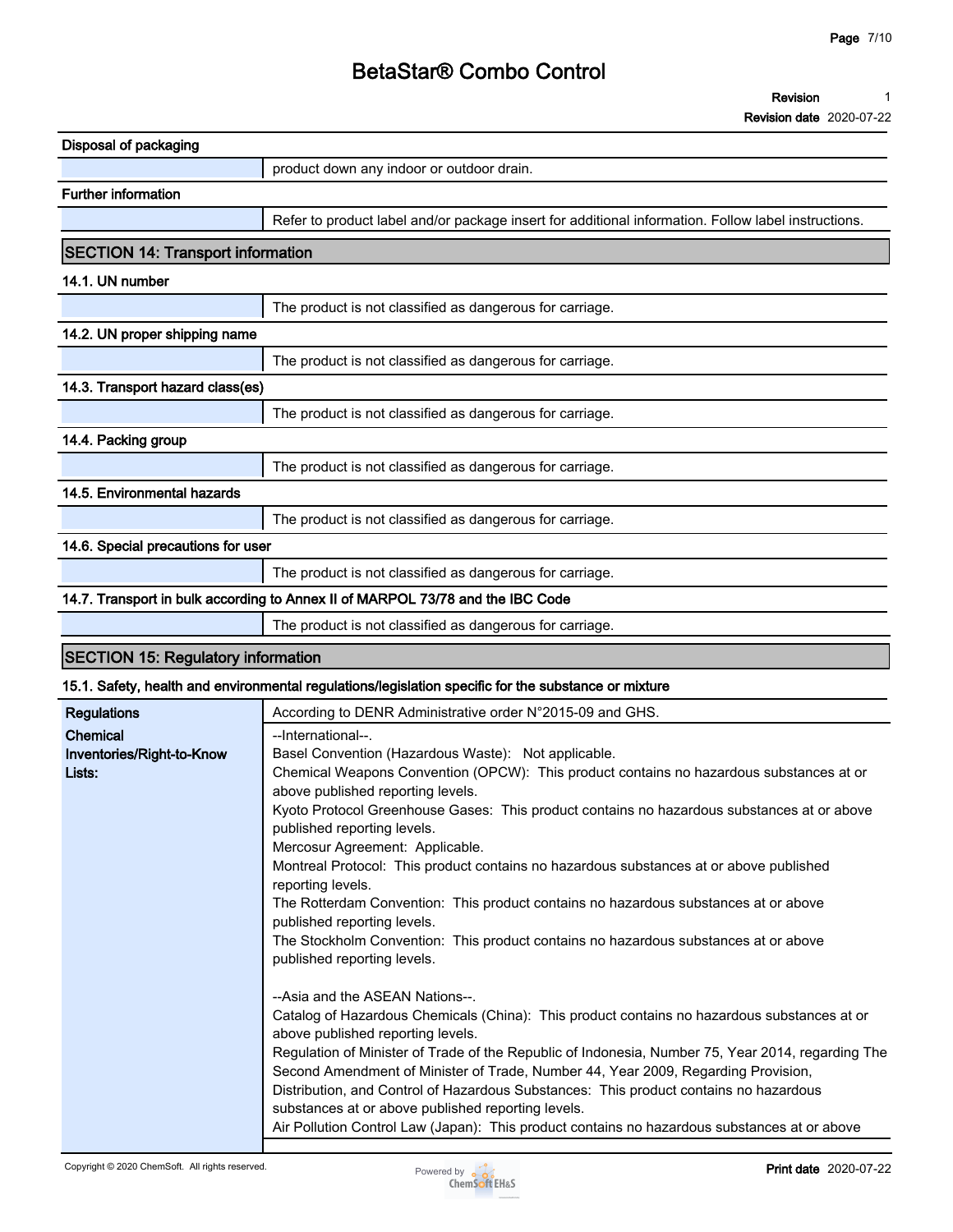#### **Revision 1**

| 15.1. Safety, health and environmental regulations/legislation specific for the substance or mixture |
|------------------------------------------------------------------------------------------------------|
| published reporting levels.                                                                          |
| Chemical Substances Control Law (Japan): This product contains no hazardous substances at or         |
| above published reporting levels.                                                                    |
| Industrial Safety and Health Act, Dangerous Substances (Japan): This product contains no             |
| hazardous substances at or above published reporting levels.                                         |
| Poisonous and Deleterious Substances Act (Japan): This product contains no hazardous                 |
| substances at or above published reporting levels.                                                   |
| Soil Contamination Countermeasures Act (Japan): This product contains no hazardous substances        |
| at or above published reporting levels.                                                              |
| Water Pollution Control Law (Japan): This product contains no hazardous substances at or above       |
| published reporting levels.                                                                          |
| Chemical Substances Subject to Permission (Korea): This product contains no hazardous                |
| substances at or above published reporting levels.                                                   |
| Restricted or Prohibited Substances (Korea): This product contains no hazardous substances at        |
| or above published reporting levels.                                                                 |
| Use and Standards of Exposure of Chemicals Hazardous to Health (USECHH), Regulation 2000             |
| (Malaysia): This product contains no hazardous substances at or above published reporting            |
| levels.                                                                                              |
| Philippine Inventory of Chemicals and Chemical Substances (PICCS): Toxic Substances and              |
| Hazardous and Nuclear Wastes Control Act (RA6969):, All ingredients listed or exempt., No            |
| restrictions.                                                                                        |
| Taiwan Toxic and Concerned Chemical Substances Control Act (TCCSCA): This product contains           |
| no hazardous substances at or above published reporting levels.                                      |
| Hazardous Substances Act (Thailand): This product contains no hazardous substances at or             |
| above published reporting levels.                                                                    |
| Law on Chemicals (Vietnam): This product contains no hazardous substances at or above                |
| published reporting levels.                                                                          |
| --Australia and New Zealand--.                                                                       |
| Australian Dangerous Goods Code: Not applicable.                                                     |
| Australian Inventory of Chemical Substances (AICS): All ingredients listed or exempt., No            |
| restrictions.                                                                                        |
| New Zealand Inventory of Chemicals (NZIoC): All ingredients listed or exempt., No restrictions.      |
|                                                                                                      |
| --European Union (EU) and the United Kingdom (UK)--.                                                 |
| Authorisation List (Annex XIV of REACH): This material contains no reportable components.            |
| Annex XVII for REACH: This product contains no hazardous substances at or above published            |
| reporting levels, No restrictions.                                                                   |
| Article 95 of the Biocidal Products Regulation (BPR): Not applicable.                                |
| --North America--.                                                                                   |
|                                                                                                      |
| Domestic/Non-Domestic Substances Lists (DSL/NDSL): All ingredients listed or exempt., No             |
| restrictions.                                                                                        |
| Toxic Substances Control Act (TSCA): All ingredients listed or exempt.                               |
| Massachusetts Right-to-Know Hazardous Substance List: This product contains no hazardous             |
| substances at or above published reporting levels.                                                   |
| New Jersey Worker and Community Right to Know Act: Dimethyl sulfoxide.                               |
| Pennsylvania Right to Know Law: This product contains no hazardous substances at or above            |
| published reporting levels.                                                                          |
| Rhode Island Right-to-Know General Law: This product contains no hazardous substances at or          |
| above published reporting levels.                                                                    |
| ** California residents please note**.                                                               |
|                                                                                                      |

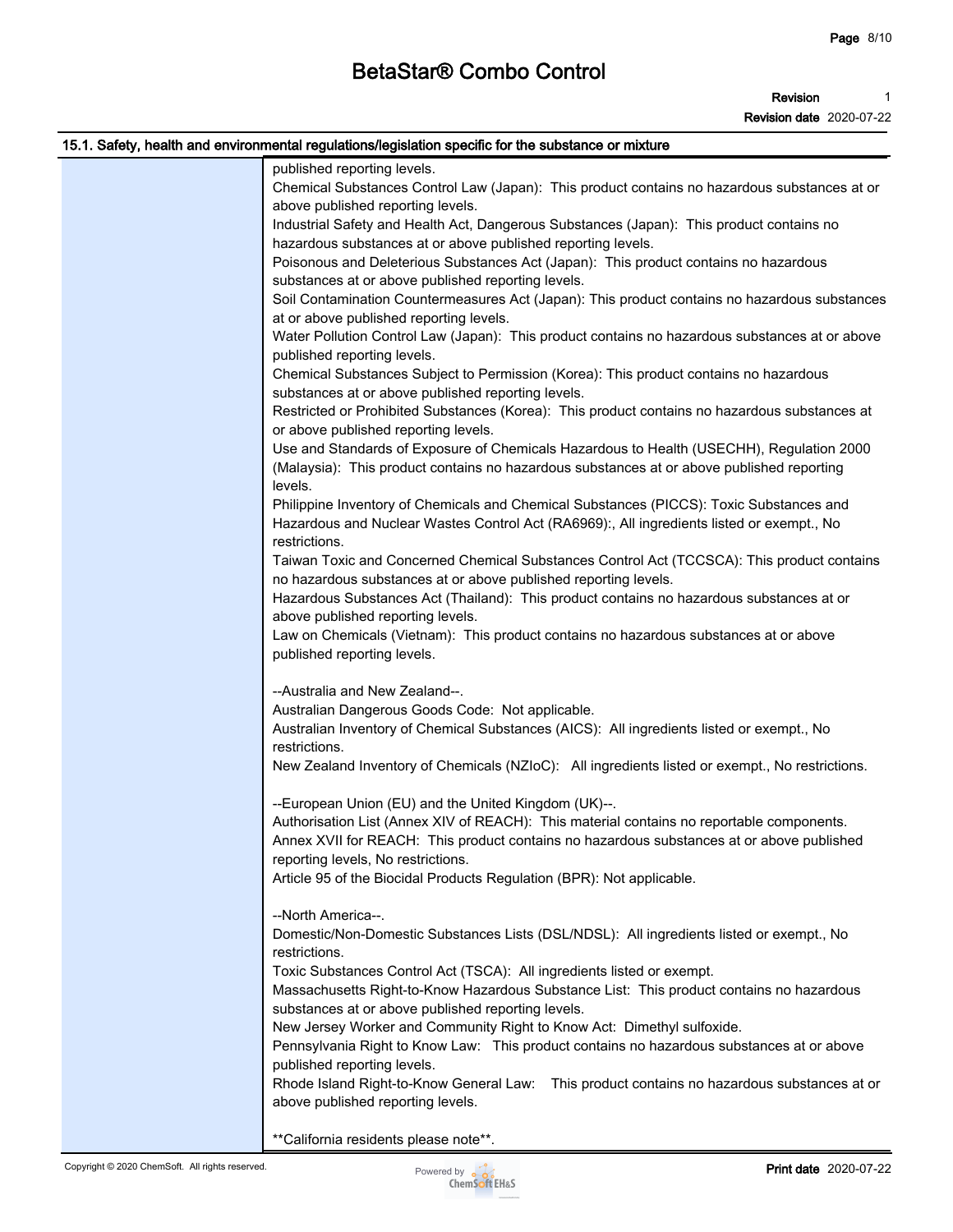**Revision 1**

**Revision date 2020-07-22**

#### **15.1. Safety, health and environmental regulations/legislation specific for the substance or mixture**

**WARNING: This product can expose you to chemicals, including Oxytetracycline hydrochloride, CAS No. 2058-46-0, which is/are known to the State of California to cause birth defects or other reproductive harm. For more information go to www.P65Warnings.ca.gov.**

#### **SECTION 16: Other information**

#### **Other information Revision This document differs from the previous version in the following areas:. 1 - Description. 1 - Manufactured By:. 2 - Other hazards. 2 - 2.1.2. Classification - GHS. 3 - Description. 8 - Skin protection - Handprotection. 8 - 8.1. Control parameters. 9 - 9.1. Information on basic physical and chemical properties (Appearance). 9 - 9.1. Information on basic physical and chemical properties (Colour). 9 - 9.1. Information on basic physical and chemical properties (Flammability (solid, gas)). 9 - 9.1. Information on basic physical and chemical properties (Explosive properties). 9 - 9.1. Information on basic physical and chemical properties (Viscosity). 15 - Chemical Inventories/Right-to-Know Lists:. Acronyms ADR/RID:** European Agreements Concerning the International Carriage of Dangerous Goods by **Rail (RID) and by Road (ADR). CAS No.: Chemical Abstracts Service. CLASS: Classification, Labelling, and Safety Data Sheet of Hazardous Chemicals Regulation 2013 (Malaysia). FIFRA: U.S. Federal Insecticide, Fungicide, and Rodenticide Act. GHS: Globally Harmonized System. HCS 2012: U.S. Hazard Communication Standard (2012 revision). IATA: International Air Transport Association. ICAO: International Civil Aviation Organisation. IMDG: International Maritime Dangerous Goods. LD: Lethal dose. OEL: Occupational exposure limit. OSHA: U.S. Occupational Safety and Health Administration. PEL: Permissible Exposure Limit. REACH: Registration, Evaluation, Authorisation, and Restriction of Chemicals. SVHC: Substance of very high concern. US DOT: United States Department of Transportation. VOC: Volatile Organic Compound. WEL: Workplace Exposure Limit. Text of Hazard Statements in Section 3 Flam. Liq. 4: H227 - Combustible liquid. Skin Irrit. 2: H315 - Causes skin irritation. Eye Irrit. 2: H319 - Causes serious eye irritation. Further information DISCLAIMER: The information and recommendations set forth herein ("Information") are presented in good faith and believed to be correct as of the date issued. No representation is made regarding the completeness or accuracy of the Information. Further, because of the many factors that affect the use of this product, the Information is supplied upon the condition that the person(s) receiving it will make their own determination regarding its suitability for their own unique purpose(s), prior to use.**